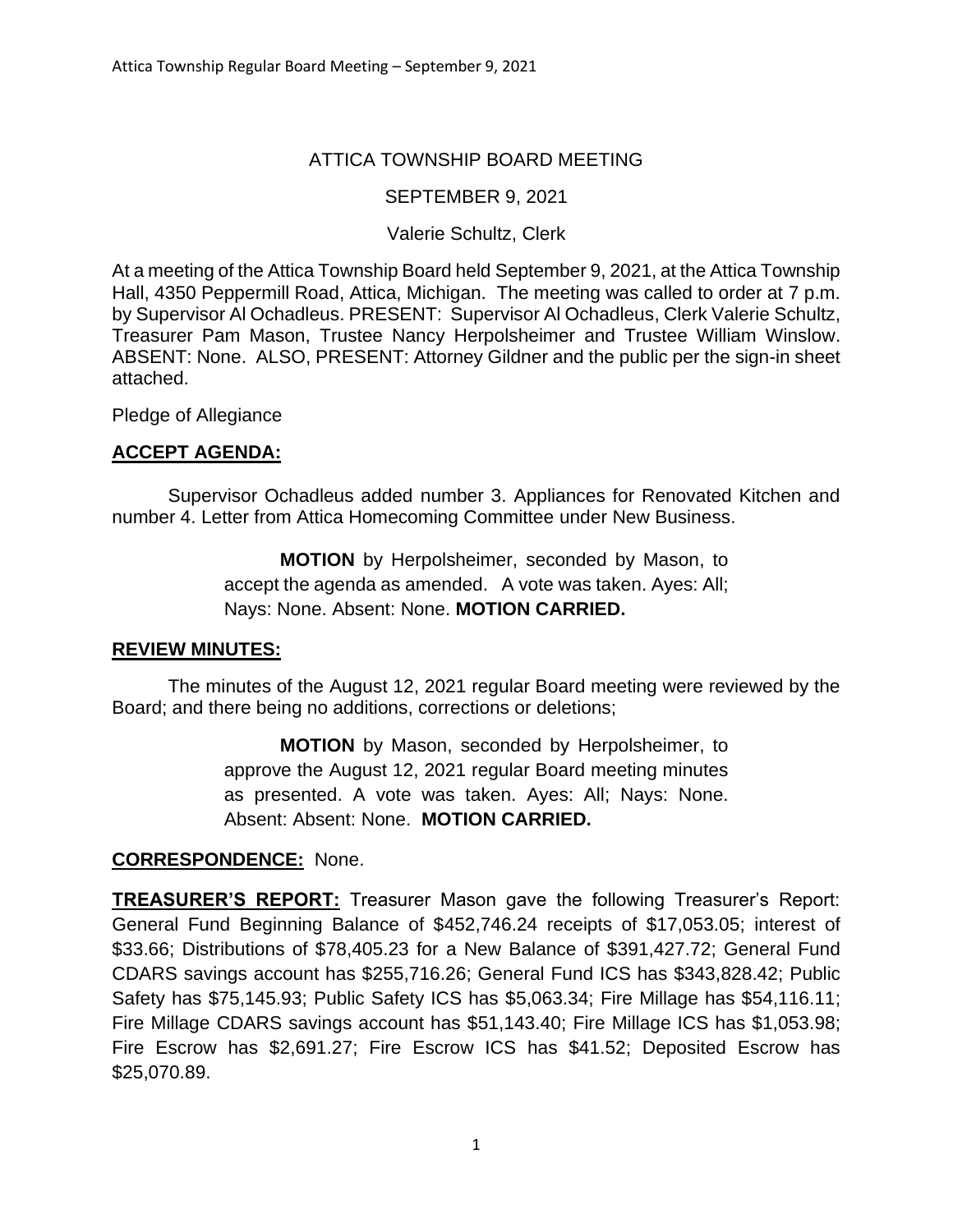**MOTION** by Schultz, seconded by Herpolsheimer, to approve the Treasurer's Report as PRESENTED. A vote was taken. Ayes: All; Nays: None. Absent: Absent: None. **MOTION CARRIED.**

## **POLICE REPORT:**

Supervisor Ochadleus gave the following police report: there were 96 calls received in the month of August, with 51 of the calls handled by the Township police.

#### **PUBLIC TIME:** None.

#### **OLD BUSINESS:**

#### **1. Employee Benefit and Insurance Ordinance:**

Discussion regarding the Employee Benefit and Insurance Ordinance.

**MOTION** by Mason, seconded by Herpolsheimer, to approve the Employee Benefit and Insurance Ordinance (attached) as presented. A roll call vote was taken. Ochadleus: Aye; Mason: Aye; Winslow: Aye; Herpolsheimer: Aye and Schultz: Aye. Ayes: All; Nays: None. Absent: None. **MOTION CARRIED.**

#### **NEW BUSINESS:**

## **1. Option to Purchase 4447 Peppermill Road:**

Lengthy discussion regarding purchasing the property at 4447 Peppermill Road to be used for future cemetery expansion.

> **MOTION** by Winslow to table a decision regarding acquiring the property at 4447 Peppermill Road. **MOTION DIED** for lack of a second.

## **2. Appliances for Renovated Kitchen:**

Supervisor Ochadleus distributed a quote from Sargent Appliance for new appliances for the renovated kitchen. There was discussion.

> **MOTION** by Winslow, seconded by Mason to authorize Supervisor Ochadleus to move forward with the purchase of appliances from Sargent Appliance. A roll call vote was taken. Winslow: Aye; Herpolsheimer: Aye; Schultz: Aye; Mason: Aye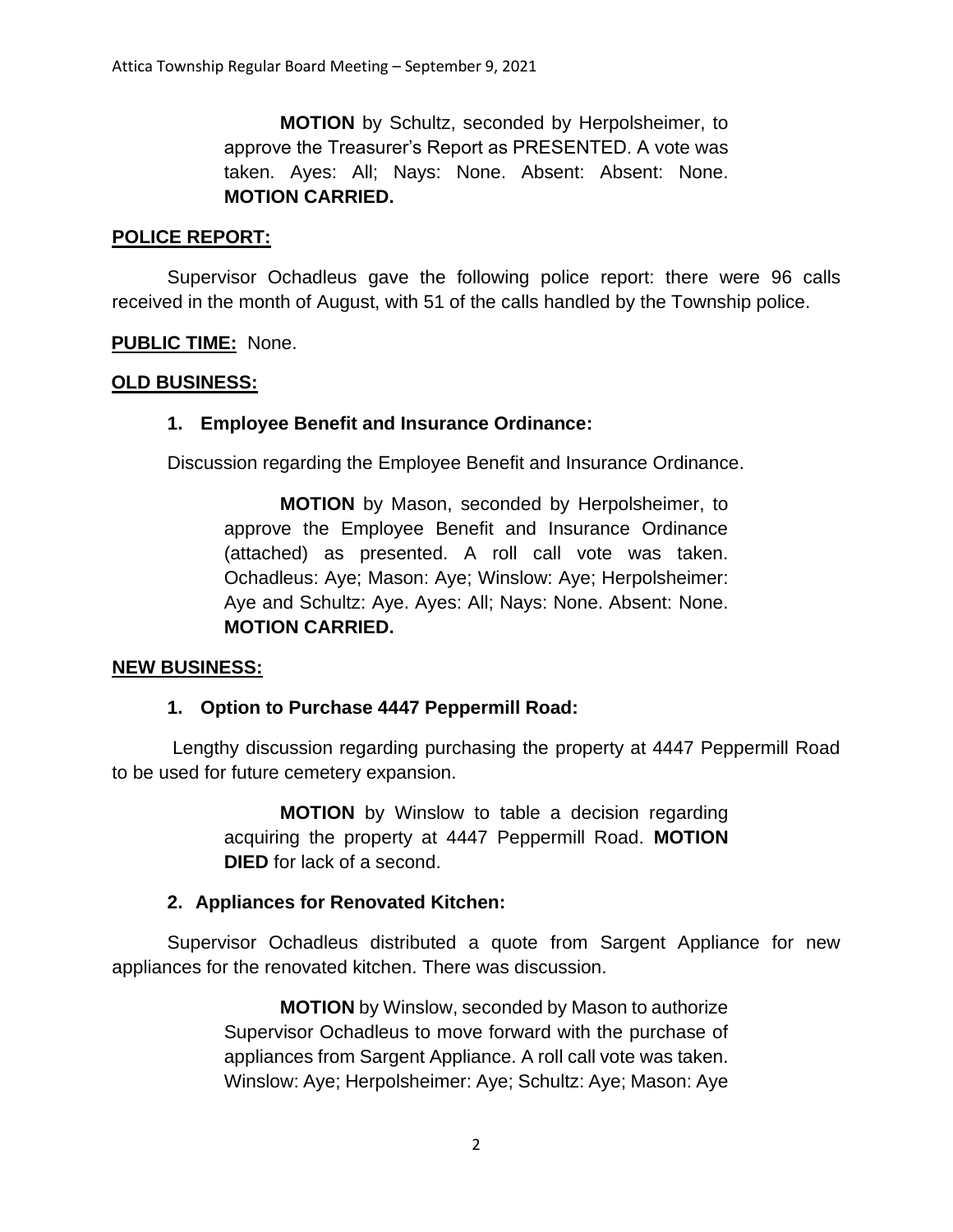and Ochadleus: Aye. Ayes: All; Nays: None. Absent: None. **MOTION CARRIED.**

## **3. Letter from Attica Days Homecoming Committee:**

There was discussion amongst the Board and the Attica Days Homecoming Committee regarding the committee's request (attached) in the amount of \$20,000.00 from the funds Attica may receive from the American Rescue Plan.

> **MOTION** by Winslow, seconded by Mason to allocate \$20,000.00 of the American Relief Fund money that is eligible for the requested use of the Attica Days Homecoming Committee. A roll call vote was taken. Herpolsheimer: Aye; Mason: Aye; Ochadleus: Aye; Schultz: Aye and Winslow: Aye. Ayes: All; Nays: None. Absent: None. **MOTION CARRIED.**

## **COMMITTEE REPORTS:**

- 1. FIRE: Chief Warford reported:
	- a. The \$35,000.00 repair of the 21-year-old pumper truck is completed.
	- b. Firefighters had training and are compliant on the air packs purchased with the FEMA grant.
	- c. Requested permission to move forward with a grant for bunker gear and was given the go ahead to move forward.
- 2. PARK: Supervisor Ochadleus stated that the grass has slowed down and therefore the mowing has slowed down.
- 3. PLANNING BOARD: Zoning Administrator Schultz reported:
	- a. The Planning Commission meeting is scheduled for September 23, 2021
	- b. The Planning Commission will continue to work on the Master Plan update.
- 4. ATTORNEY REPORT: Attorney Gildner stated that it was good to see everyone back in the meeting room and in person.
- 5. AMBULANCE: Supervisor Ochadleus stated that insurance is the biggest item on the ambulance board agenda.
- 7. COMMISSIONER'S REPORT: Commissioner Jarvis reported that the commissioners are working on infrastructure and uses for the American Rescue Plan funds.